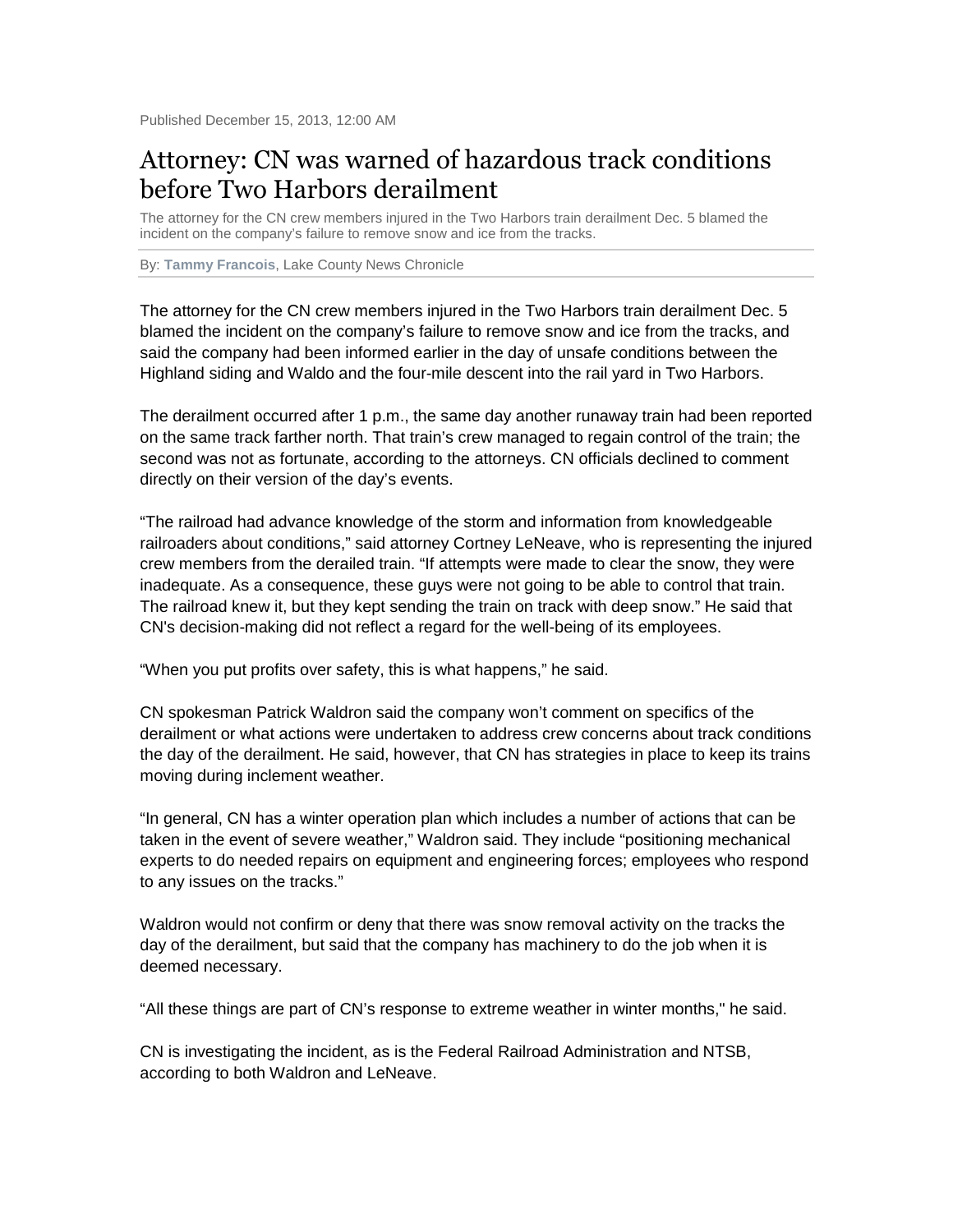LeNeave said there were four men aboard the train that derailed. Two were operating the train and two were riding back to the yard, having finished their shift. As the train began its descent from Waldo to the yard, the crew was unable to slow the cars and it gathered speed along the four-mile stretch. Two men jumped from the train as it barreled toward the yard, LaNeave said.

Clyde Larson, a former DM&IR railroad employee who now works for LeNeave's law firm, said that the crew was faced with a difficult decision.

"It's a 20 mile-an-hour track. They went into emergency at 25 miles per hour," he said, referring to the crew's application of full braking power. Despite the effort, the train continued to accelerate. Two of the men opted to exit and "they jumped at 50 mph," Larson said. One man remains in the hospital and two are under a doctor's care, said LeNeave.

Dan Murphy, a retired CN engineer with 22 years of experience operating trains along DM&IR/CN tracks, including the stretch from Waldo to Two Harbors where the runaway occurred, said the 2.9 percent grade requires expertise at the best of times, but the combination of weather and a cold braking system are potentially dangerous.

"Waldo is the steepest hill we've got in the Iron Range division," said Murphy, who is not affiliated with either the attorneys or with CN.

"The most challenging thing I've found is to start a train down that hill from Waldo in the cold and deep snow," Murphy said. "One of the things that people need to understand about operating a train in the snow and cold is that brakes don't work until they get hot. When I say hot, I mean you could burn your hand if you touch the wheels after arriving in Two Harbors. Until they get hot, you've got no friction."

In cold conditions, ice and snow can build up, dramatically reducing the train's ability to brake, Murphy said. With cars carrying the equivalent of three semi loads of iron ore — a weight of approximately 80 tons — the descent into Two Harbors is nothing to take for granted.

"That's a lot of tonnage. If you're not a believer the first time you come down that hill, you'll be a believer by the time you get to the bottom," he said.

In Murphy's experience it's highly probable that the engineer of the runaway train had applied two to two and a half times the braking effort that would have been necessary during the summer, but it was not enough.

"The only other thing he had was emergency, and he applied that. It wasn't enough," he said.

Murphy said he knows the engineer who was operating the train the day of the derailment and called him a "seasoned engineer; someone who has been there for a long time. He's conscientious, a good employee who tried to do his best. He doesn't deserve anyone poor mouthing him. "